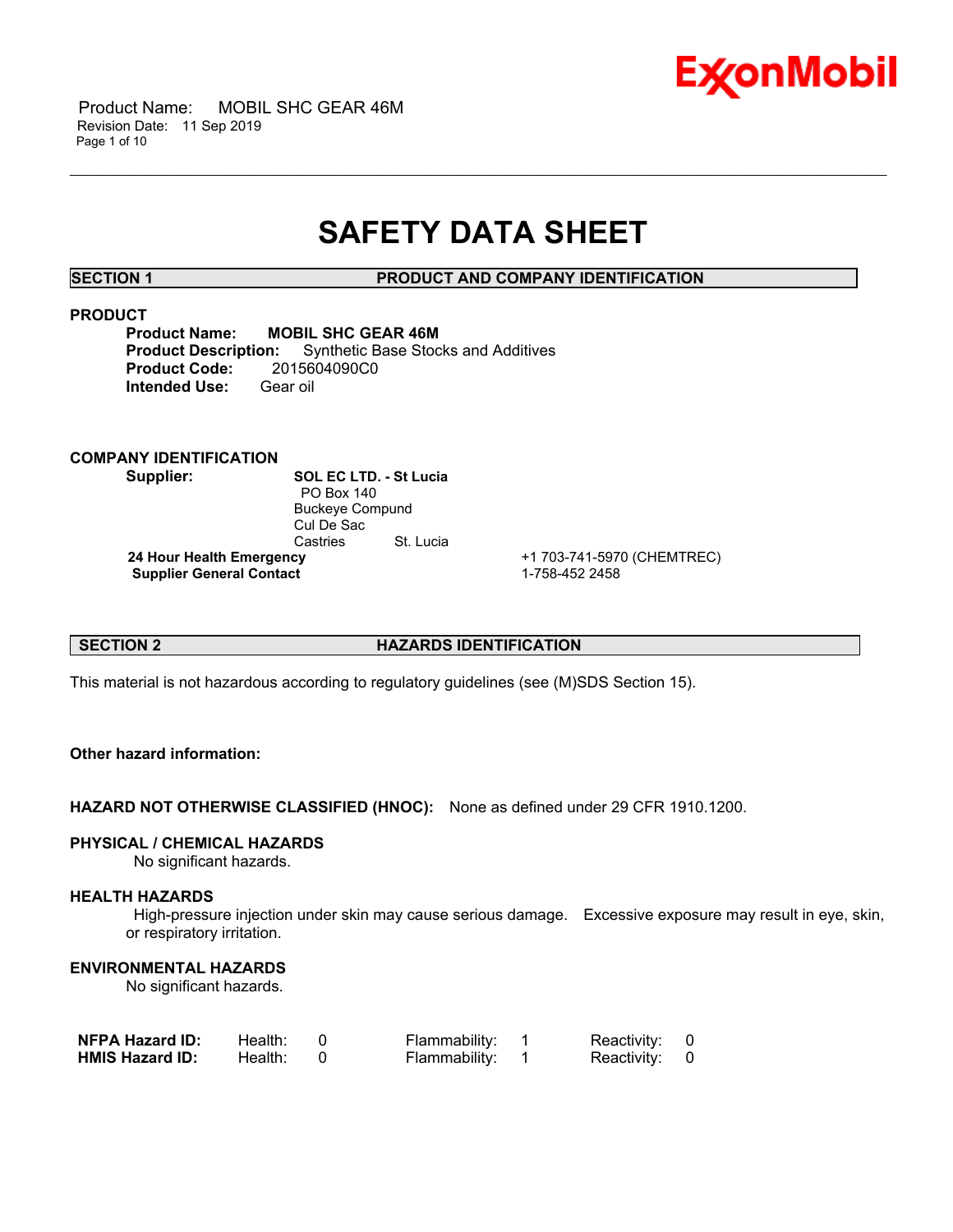

 Product Name: MOBIL SHC GEAR 46M Revision Date: 11 Sep 2019 Page 2 of 10

**NOTE:** This material should not be used for any other purpose than the intended use in Section 1 without expert advice. Health studies have shown that chemical exposure may cause potential human health risks which may vary from person to person.

\_\_\_\_\_\_\_\_\_\_\_\_\_\_\_\_\_\_\_\_\_\_\_\_\_\_\_\_\_\_\_\_\_\_\_\_\_\_\_\_\_\_\_\_\_\_\_\_\_\_\_\_\_\_\_\_\_\_\_\_\_\_\_\_\_\_\_\_\_\_\_\_\_\_\_\_\_\_\_\_\_\_\_\_\_\_\_\_\_\_\_\_\_\_\_\_\_\_\_\_\_\_\_\_\_\_\_\_\_\_\_\_\_\_\_\_\_\_

## **SECTION 3 COMPOSITION / INFORMATION ON INGREDIENTS**

This material is defined as a mixture.

#### **Hazardous Substance(s) or Complex Substance(s) required for disclosure**

| <b>Name</b>                                                              | CAS#       |                | <b>GHS Hazard Codes</b>                                                                |
|--------------------------------------------------------------------------|------------|----------------|----------------------------------------------------------------------------------------|
|                                                                          |            | Concentration* |                                                                                        |
| AMINES, C12-14-TERT-ALKYL                                                | 68955-53-3 | $0.1 - 5.25\%$ | H302, H311, H317,<br>$H330(2)$ , $H314(1B)$ ,<br>H400(M factor 1), H410(M<br>factor 1) |
| BENZENAMINE, N-PHENYL-, REACTION PRODUCTS<br>WITH 2.4.4-TRIMETHYLPENTENE | 68411-46-1 | $1 - 5\%$      | H316, H402, H412                                                                       |
| LONG-CHAIN ALKENYL AMINE                                                 | 112-90-3   | $< 0.1\%$      | H302, H304, H335,<br>H314(1B), H373, H400(M<br>factor 10), H410(M factor<br>10)        |

\* All concentrations are percent by weight unless material is a gas. Gas concentrations are in percent by volume.

As per paragraph (i) of 29 CFR 1910.1200, formulation is considered a trade secret and specific chemical identity and exact percentage (concentration) of composition may have been withheld. Specific chemical identity and exact percentage composition will be provided to health professionals, employees, or designated representatives in accordance with applicable provisions of paragraph (i).

#### **SECTION 4 FIRST AID MEASURES**

#### **INHALATION**

Remove from further exposure. For those providing assistance, avoid exposure to yourself or others. Use adequate respiratory protection. If respiratory irritation, dizziness, nausea, or unconsciousness occurs, seek immediate medical assistance. If breathing has stopped, assist ventilation with a mechanical device or use mouth-to-mouth resuscitation.

#### **SKIN CONTACT**

Wash contact areas with soap and water. If product is injected into or under the skin, or into any part of the body, regardless of the appearance of the wound or its size, the individual should be evaluated immediately by a physician as a surgical emergency. Even though initial symptoms from high pressure injection may be minimal or absent, early surgical treatment within the first few hours may significantly reduce the ultimate extent of injury.

## **EYE CONTACT**

Flush thoroughly with water. If irritation occurs, get medical assistance.

## **INGESTION**

First aid is normally not required. Seek medical attention if discomfort occurs.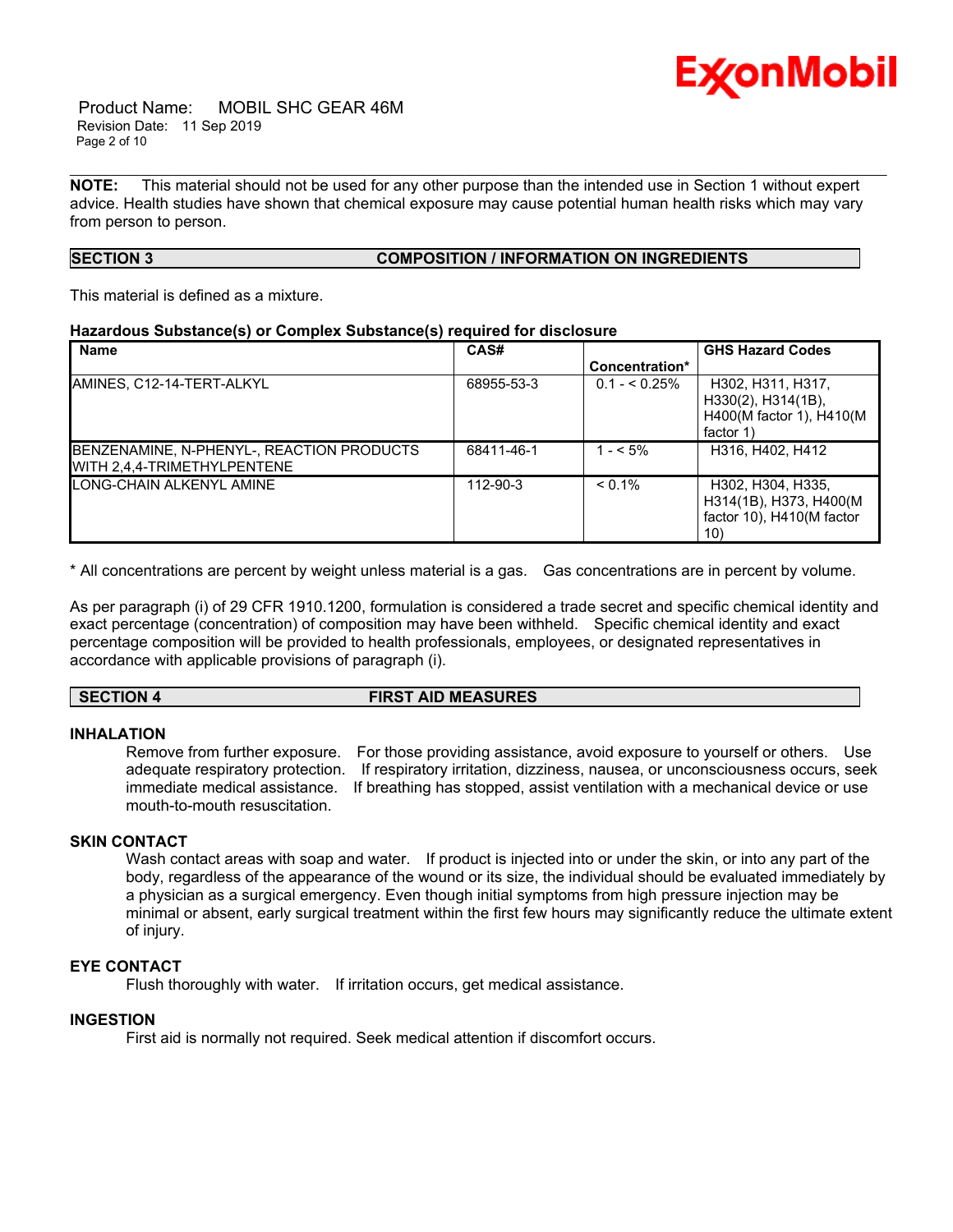

 Product Name: MOBIL SHC GEAR 46M Revision Date: 11 Sep 2019 Page 3 of 10

#### **SECTION 5 FIRE FIGHTING MEASURES**

\_\_\_\_\_\_\_\_\_\_\_\_\_\_\_\_\_\_\_\_\_\_\_\_\_\_\_\_\_\_\_\_\_\_\_\_\_\_\_\_\_\_\_\_\_\_\_\_\_\_\_\_\_\_\_\_\_\_\_\_\_\_\_\_\_\_\_\_\_\_\_\_\_\_\_\_\_\_\_\_\_\_\_\_\_\_\_\_\_\_\_\_\_\_\_\_\_\_\_\_\_\_\_\_\_\_\_\_\_\_\_\_\_\_\_\_\_\_

#### **EXTINGUISHING MEDIA**

**Appropriate Extinguishing Media:** Use water fog, foam, dry chemical or carbon dioxide (CO2) to extinguish flames.

**Inappropriate Extinguishing Media:** Straight Streams of Water

#### **FIRE FIGHTING**

**Fire Fighting Instructions:** Evacuate area. Prevent runoff from fire control or dilution from entering streams, sewers, or drinking water supply. Firefighters should use standard protective equipment and in enclosed spaces, self-contained breathing apparatus (SCBA). Use water spray to cool fire exposed surfaces and to protect personnel.

**Hazardous Combustion Products:** Aldehydes, Incomplete combustion products, Oxides of carbon, Smoke, Fume, Sulfur oxides

#### **FLAMMABILITY PROPERTIES**

**Flash Point [Method]:** >224°C (435°F) [ASTM D-92] **Flammable Limits (Approximate volume % in air):** LEL: 0.9 UEL: 7.0 **Autoignition Temperature:** N/D

**SECTION 6 ACCIDENTAL RELEASE MEASURES**

#### **NOTIFICATION PROCEDURES**

In the event of a spill or accidental release, notify relevant authorities in accordance with all applicable regulations. US regulations require reporting releases of this material to the environment which exceed the applicable reportable quantity or oil spills which could reach any waterway including intermittent dry creeks. The National Response Center can be reached at (800)424-8802.

#### **PROTECTIVE MEASURES**

Avoid contact with spilled material. See Section 5 for fire fighting information. See the Hazard Identification Section for Significant Hazards. See Section 4 for First Aid Advice. See Section 8 for advice on the minimum requirements for personal protective equipment. Additional protective measures may be necessary, depending on the specific circumstances and/or the expert judgment of the emergency responders.

#### **SPILL MANAGEMENT**

Land Spill: Stop leak if you can do it without risk. Recover by pumping or with suitable absorbent.

**Water Spill:** Stop leak if you can do it without risk. Confine the spill immediately with booms. Warn other shipping. Remove from the surface by skimming or with suitable absorbents. Seek the advice of a specialist before using dispersants.

Water spill and land spill recommendations are based on the most likely spill scenario for this material; however, geographic conditions, wind, temperature, (and in the case of a water spill) wave and current direction and speed may greatly influence the appropriate action to be taken. For this reason, local experts should be consulted. Note: Local regulations may prescribe or limit action to be taken.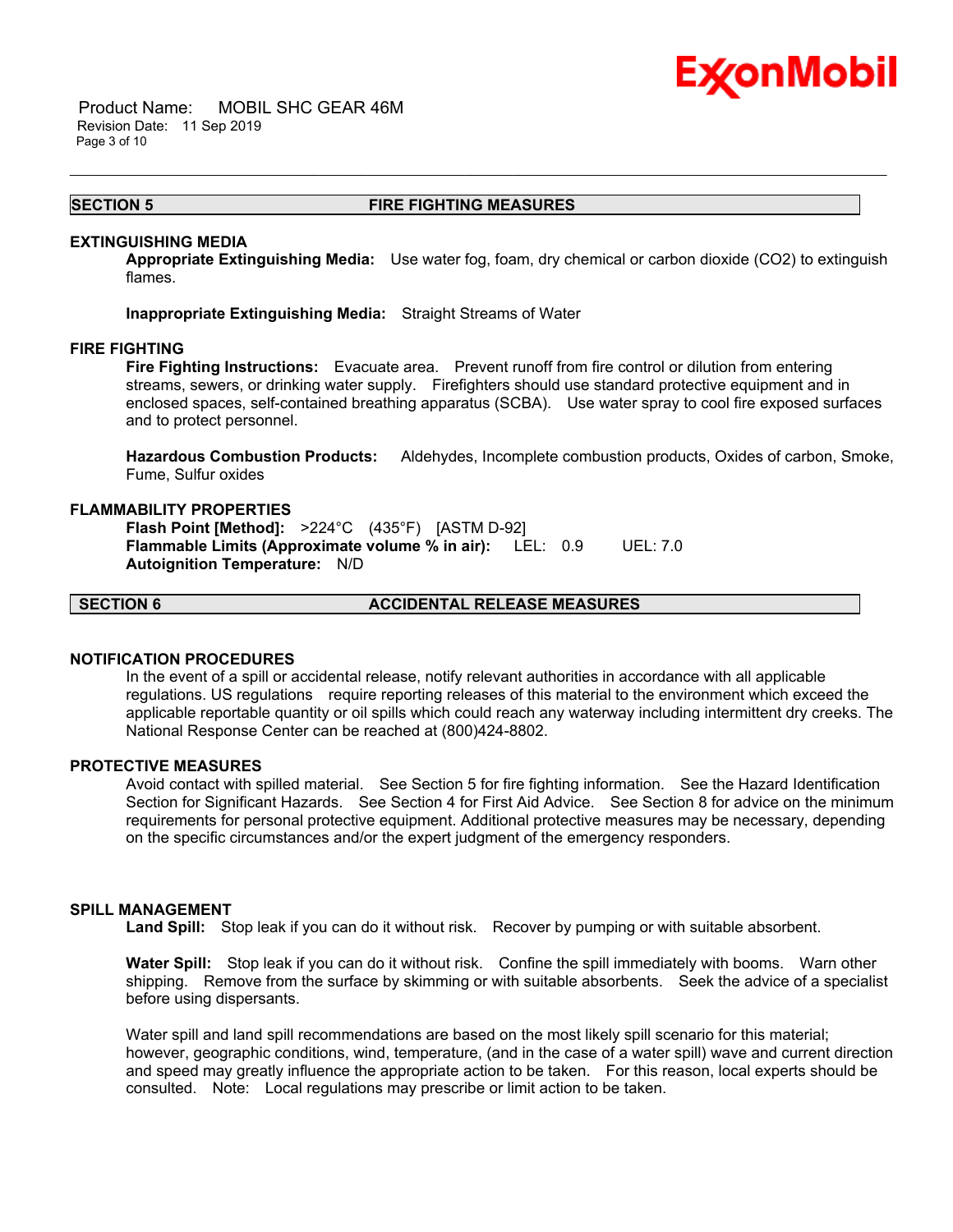

 Product Name: MOBIL SHC GEAR 46M Revision Date: 11 Sep 2019 Page 4 of 10

#### **ENVIRONMENTAL PRECAUTIONS**

Large Spills: Dike far ahead of liquid spill for later recovery and disposal. Prevent entry into waterways, sewers, basements or confined areas.

\_\_\_\_\_\_\_\_\_\_\_\_\_\_\_\_\_\_\_\_\_\_\_\_\_\_\_\_\_\_\_\_\_\_\_\_\_\_\_\_\_\_\_\_\_\_\_\_\_\_\_\_\_\_\_\_\_\_\_\_\_\_\_\_\_\_\_\_\_\_\_\_\_\_\_\_\_\_\_\_\_\_\_\_\_\_\_\_\_\_\_\_\_\_\_\_\_\_\_\_\_\_\_\_\_\_\_\_\_\_\_\_\_\_\_\_\_\_

#### **SECTION 7 HANDLING AND STORAGE**

#### **HANDLING**

 Prevent small spills and leakage to avoid slip hazard. Material can accumulate static charges which may cause an electrical spark (ignition source). When the material is handled in bulk, an electrical spark could ignite any flammable vapors from liquids or residues that may be present (e.g., during switch-loading operations). Use proper bonding and/or ground procedures. However, bonding and grounds may not eliminate the hazard from static accumulation. Consult local applicable standards for guidance. Additional references include American Petroleum Institute 2003 (Protection Against Ignitions Arising out of Static, Lightning and Stray Currents) or National Fire Protection Agency 77 (Recommended Practice on Static Electricity) or CENELEC CLC/TR 50404 (Electrostatics - Code of practice for the avoidance of hazards due to static electricity).

**Static Accumulator:** This material is a static accumulator.

#### **STORAGE**

The type of container used to store the material may affect static accumulation and dissipation. Do not store in open or unlabelled containers.

#### **SECTION 8 EXPOSURE CONTROLS / PERSONAL PROTECTION**

**Exposure limits/standards for materials that can be formed when handling this product:** When mists/aerosols can occur the following are recommended:  $5 \text{ mg/m}^3$  - ACGIH TLV (inhalable fraction),  $5 \text{ mg/m}^3$  - OSHA PEL.

NOTE: Limits/standards shown for guidance only. Follow applicable regulations.

No biological limits allocated.

#### **ENGINEERING CONTROLS**

The level of protection and types of controls necessary will vary depending upon potential exposure conditions. Control measures to consider:

No special requirements under ordinary conditions of use and with adequate ventilation.

## **PERSONAL PROTECTION**

Personal protective equipment selections vary based on potential exposure conditions such as applications, handling practices, concentration and ventilation. Information on the selection of protective equipment for use with this material, as provided below, is based upon intended, normal usage.

**Respiratory Protection:** If engineering controls do not maintain airborne contaminant concentrations at a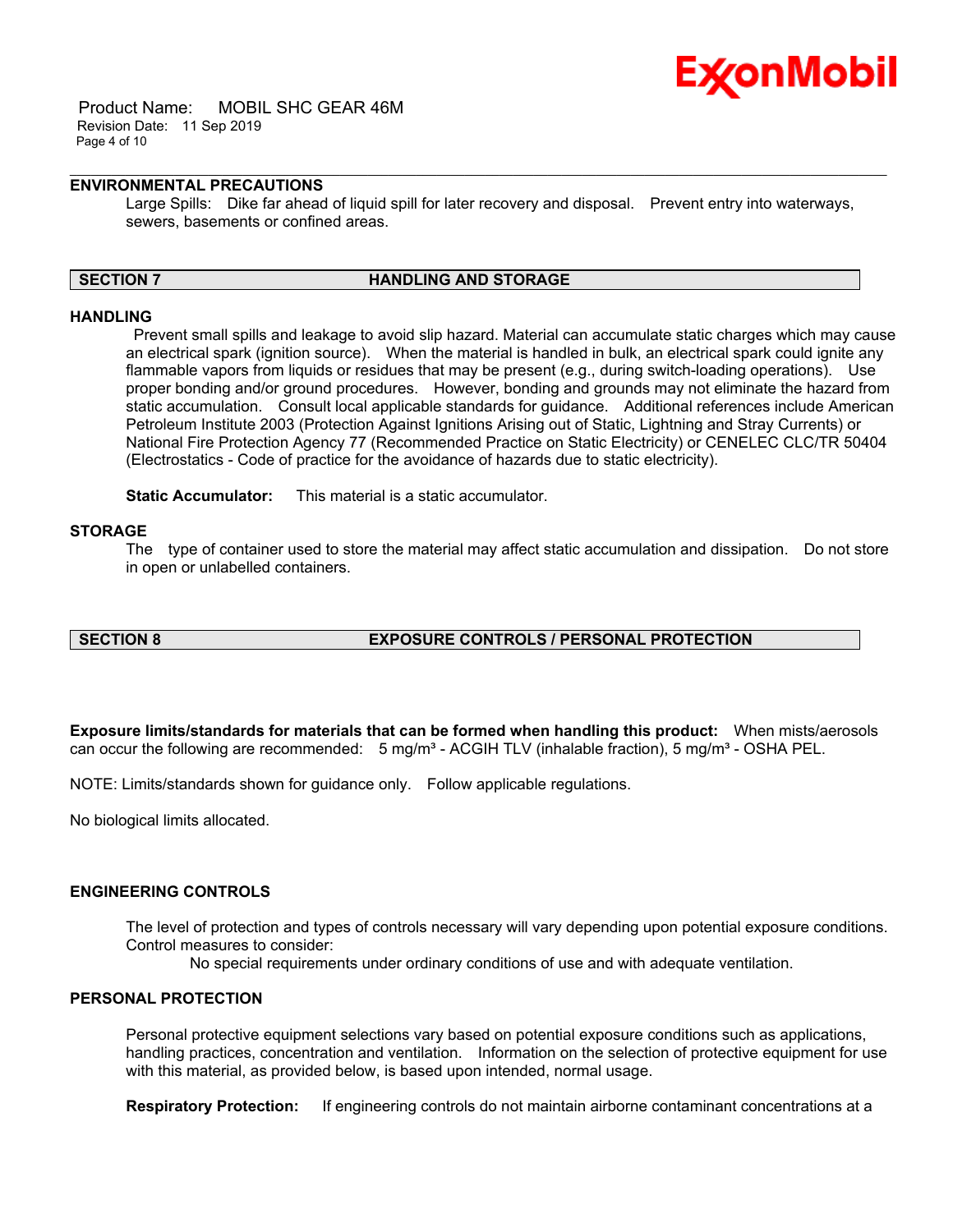# Ex⁄onMobil

 Product Name: MOBIL SHC GEAR 46M Revision Date: 11 Sep 2019 Page 5 of 10

> level which is adequate to protect worker health, an approved respirator may be appropriate. Respirator selection, use, and maintenance must be in accordance with regulatory requirements, if applicable. Types of respirators to be considered for this material include:

No special requirements under ordinary conditions of use and with adequate ventilation.

\_\_\_\_\_\_\_\_\_\_\_\_\_\_\_\_\_\_\_\_\_\_\_\_\_\_\_\_\_\_\_\_\_\_\_\_\_\_\_\_\_\_\_\_\_\_\_\_\_\_\_\_\_\_\_\_\_\_\_\_\_\_\_\_\_\_\_\_\_\_\_\_\_\_\_\_\_\_\_\_\_\_\_\_\_\_\_\_\_\_\_\_\_\_\_\_\_\_\_\_\_\_\_\_\_\_\_\_\_\_\_\_\_\_\_\_\_\_

For high airborne concentrations, use an approved supplied-air respirator, operated in positive pressure mode. Supplied air respirators with an escape bottle may be appropriate when oxygen levels are inadequate, gas/vapor warning properties are poor, or if air purifying filter capacity/rating may be exceeded.

**Hand Protection:** Any specific glove information provided is based on published literature and glove manufacturer data. Glove suitability and breakthrough time will differ depending on the specific use conditions. Contact the glove manufacturer for specific advice on glove selection and breakthrough times for your use conditions. Inspect and replace worn or damaged gloves. The types of gloves to be considered for this material include:

No protection is ordinarily required under normal conditions of use.

**Eye Protection:** If contact is likely, safety glasses with side shields are recommended.

**Skin and Body Protection:** Any specific clothing information provided is based on published literature or manufacturer data. The types of clothing to be considered for this material include:

 No skin protection is ordinarily required under normal conditions of use. In accordance with good industrial hygiene practices, precautions should be taken to avoid skin contact.

**Specific Hygiene Measures:** Always observe good personal hygiene measures, such as washing after handling the material and before eating, drinking, and/or smoking. Routinely wash work clothing and protective equipment to remove contaminants. Discard contaminated clothing and footwear that cannot be cleaned. Practice good housekeeping.

#### **ENVIRONMENTAL CONTROLS**

 Comply with applicable environmental regulations limiting discharge to air, water and soil. Protect the environment by applying appropriate control measures to prevent or limit emissions.

#### **SECTION 9 PHYSICAL AND CHEMICAL PROPERTIES**

**Note: Physical and chemical properties are provided for safety, health and environmental considerations only and may not fully represent product specifications. Contact the Supplier for additional information.**

#### **GENERAL INFORMATION**

**Physical State:** Liquid **Color:** Amber **Odor:** Characteristic **Odor Threshold:** N/D

#### **IMPORTANT HEALTH, SAFETY, AND ENVIRONMENTAL INFORMATION**

**Relative Density (at 15.6 °C):** 0.913 [ASTM D4052] **Flammability (Solid, Gas):** N/A **Flash Point [Method]:** >224°C (435°F) [ASTM D-92] **Flammable Limits (Approximate volume % in air):** LEL: 0.9 UEL: 7.0 **Autoignition Temperature:** N/D **Boiling Point / Range:** > 316°C (600°F) [Estimated]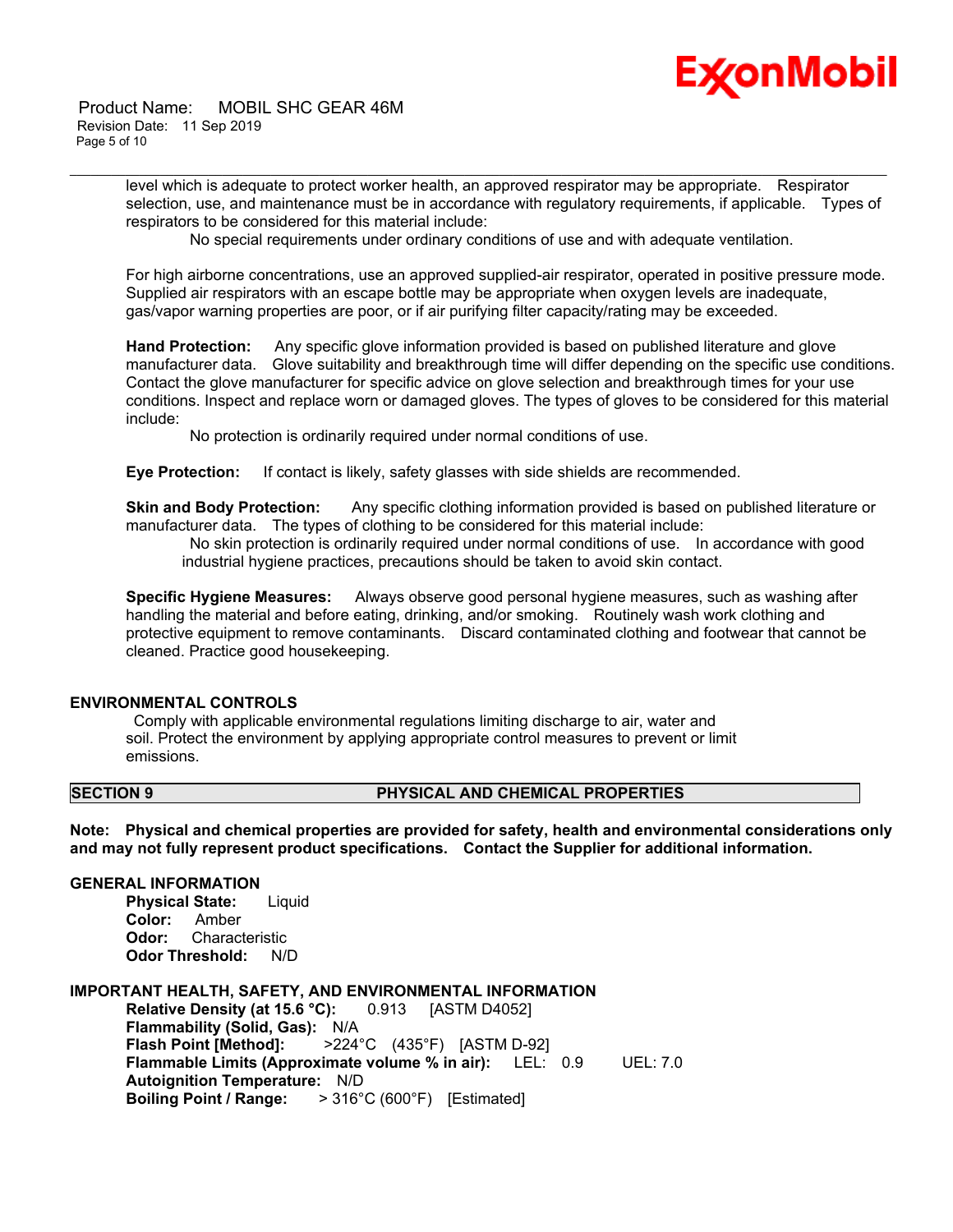

 Product Name: MOBIL SHC GEAR 46M Revision Date: 11 Sep 2019 Page 6 of 10

> **Decomposition Temperature:** N/D **Vapor Density (Air = 1):** > 2 at 101 kPa [Estimated] **Vapor Pressure:** < 0.013 kPa (0.1 mm Hg) at 20 °C [Estimated] **Evaporation Rate (n-butyl acetate = 1):** N/D **pH:** N/A **Log Pow (n-Octanol/Water Partition Coefficient):** > 3.5 [Estimated] **Solubility in Water:** Negligible **Viscosity:** 46000 cSt (46000 mm2/sec) at 40 °C | >1250 cSt (1250 mm2/sec) at 100°C **Oxidizing Properties:** See Hazards Identification Section.

\_\_\_\_\_\_\_\_\_\_\_\_\_\_\_\_\_\_\_\_\_\_\_\_\_\_\_\_\_\_\_\_\_\_\_\_\_\_\_\_\_\_\_\_\_\_\_\_\_\_\_\_\_\_\_\_\_\_\_\_\_\_\_\_\_\_\_\_\_\_\_\_\_\_\_\_\_\_\_\_\_\_\_\_\_\_\_\_\_\_\_\_\_\_\_\_\_\_\_\_\_\_\_\_\_\_\_\_\_\_\_\_\_\_\_\_\_\_

#### **OTHER INFORMATION**

**Freezing Point:** N/D **Melting Point:** N/A **Pour Point:** 15°C (59°F)

#### **SECTION 10 STABILITY AND REACTIVITY**

**REACTIVITY:** See sub-sections below.

**STABILITY:** Material is stable under normal conditions.

**CONDITIONS TO AVOID:** Excessive heat. High energy sources of ignition.

**MATERIALS TO AVOID:** Strong oxidizers

**HAZARDOUS DECOMPOSITION PRODUCTS:** Material does not decompose at ambient temperatures.

**POSSIBILITY OF HAZARDOUS REACTIONS:** Hazardous polymerization will not occur.

#### **SECTION 11 TOXICOLOGICAL INFORMATION**

## **INFORMATION ON TOXICOLOGICAL EFFECTS**

| <b>Hazard Class</b>                                               | <b>Conclusion / Remarks</b>                                                                      |  |  |
|-------------------------------------------------------------------|--------------------------------------------------------------------------------------------------|--|--|
| <b>Inhalation</b>                                                 |                                                                                                  |  |  |
| Acute Toxicity: No end point data for<br>lmaterial.               | Minimally Toxic. Based on assessment of the components.                                          |  |  |
| Irritation: No end point data for material.                       | Negligible hazard at ambient/normal handling temperatures.                                       |  |  |
| Ingestion                                                         |                                                                                                  |  |  |
| Acute Toxicity: No end point data for<br>material.                | Minimally Toxic. Based on assessment of the components.                                          |  |  |
| <b>Skin</b>                                                       |                                                                                                  |  |  |
| Acute Toxicity: No end point data for<br>lmaterial.               | Minimally Toxic. Based on assessment of the components.                                          |  |  |
| Skin Corrosion/Irritation: No end point data<br>for material.     | Negligible irritation to skin at ambient temperatures. Based on<br>assessment of the components. |  |  |
| Eye                                                               |                                                                                                  |  |  |
| Serious Eye Damage/Irritation: No end point<br>data for material. | May cause mild, short-lasting discomfort to eyes. Based on<br>assessment of the components.      |  |  |
| lSensitization                                                    |                                                                                                  |  |  |
| Respiratory Sensitization: No end point data                      | Not expected to be a respiratory sensitizer.                                                     |  |  |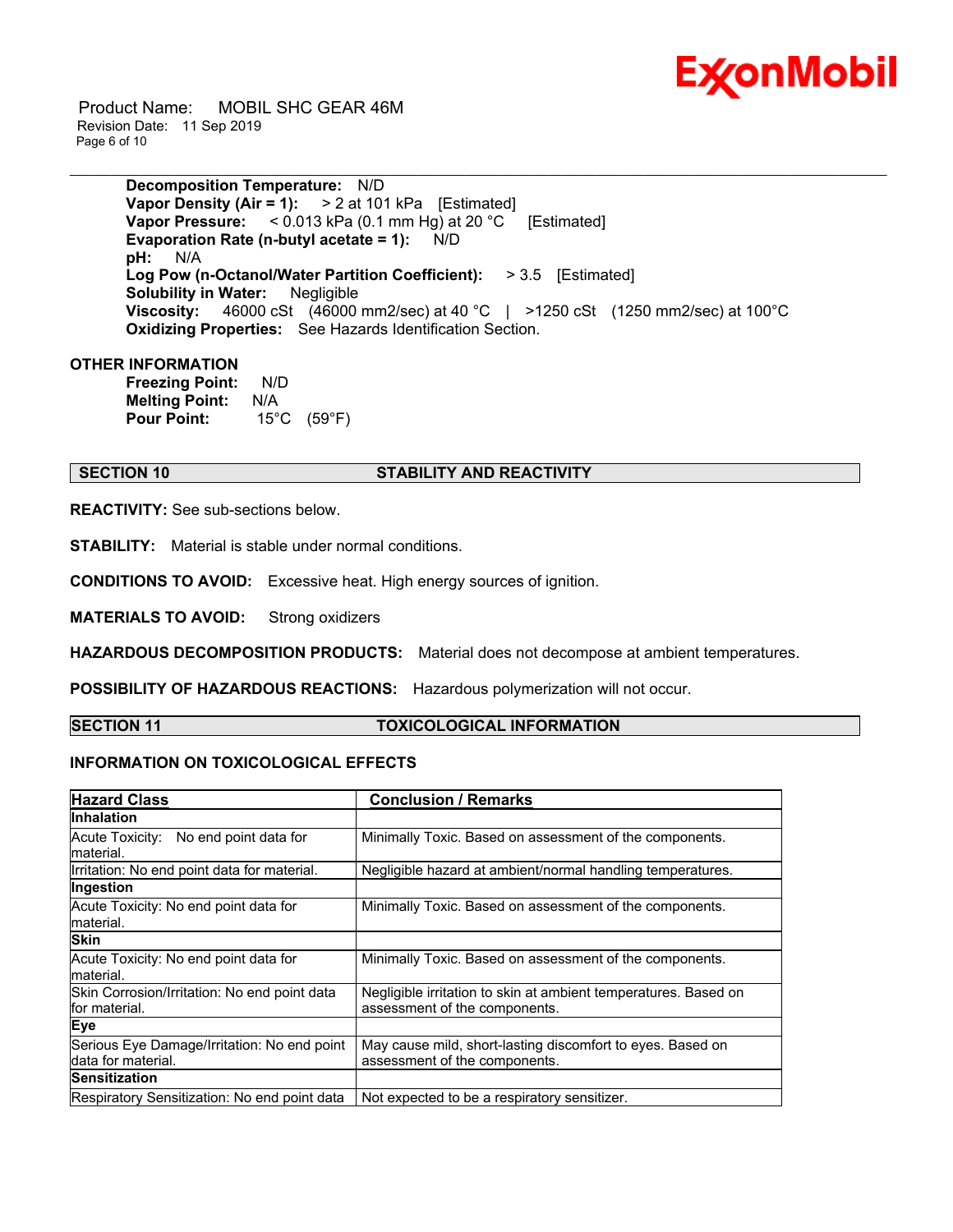

 Product Name: MOBIL SHC GEAR 46M Revision Date: 11 Sep 2019 Page 7 of 10

| for material.                                          |                                                                                                       |  |  |
|--------------------------------------------------------|-------------------------------------------------------------------------------------------------------|--|--|
| Skin Sensitization: No end point data for<br>material. | Not expected to be a skin sensitizer. Based on assessment of the<br>components.                       |  |  |
| Aspiration: Data available.                            | Not expected to be an aspiration hazard.<br>Based on physico-<br>chemical properties of the material. |  |  |
| Germ Cell Mutagenicity: No end point data              | Not expected to be a germ cell mutagen. Based on assessment of                                        |  |  |
| for material.                                          | the components.                                                                                       |  |  |
| <b>Carcinogenicity:</b> No end point data for          | Not expected to cause cancer. Based on assessment of the                                              |  |  |
| material.                                              | components.                                                                                           |  |  |
| Reproductive Toxicity: No end point data               | Not expected to be a reproductive toxicant. Based on assessment                                       |  |  |
| for material.                                          | of the components.                                                                                    |  |  |
| <b>Lactation:</b> No end point data for material.      | Not expected to cause harm to breast-fed children.                                                    |  |  |
| <b>Specific Target Organ Toxicity (STOT)</b>           |                                                                                                       |  |  |
| Single Exposure: No end point data for                 | Not expected to cause organ damage from a single exposure.                                            |  |  |
| material.                                              |                                                                                                       |  |  |
| Repeated Exposure: No end point data for               | Not expected to cause organ damage from prolonged or repeated                                         |  |  |
| material.                                              | exposure. Based on assessment of the components.                                                      |  |  |

\_\_\_\_\_\_\_\_\_\_\_\_\_\_\_\_\_\_\_\_\_\_\_\_\_\_\_\_\_\_\_\_\_\_\_\_\_\_\_\_\_\_\_\_\_\_\_\_\_\_\_\_\_\_\_\_\_\_\_\_\_\_\_\_\_\_\_\_\_\_\_\_\_\_\_\_\_\_\_\_\_\_\_\_\_\_\_\_\_\_\_\_\_\_\_\_\_\_\_\_\_\_\_\_\_\_\_\_\_\_\_\_\_\_\_\_\_\_

## **TOXICITY FOR SUBSTANCES**

| <b>NAME</b>               | <b>ACUTE TOXICITY</b>                                                                                                                              |
|---------------------------|----------------------------------------------------------------------------------------------------------------------------------------------------|
| AMINES. C12-14-TERT-ALKYL | Dermal Lethality: LD50 251 mg/kg (Rat); Inhalation Lethality: 4<br>hour(s) LC50 1.19 mg/l (Vapor) (Rat); Oral Lethality: LD50 612<br>$mg/kg$ (Rat) |

## **OTHER INFORMATION**

### **For the product itself:**

Repeated and/or prolonged exposure may cause irritation to the skin, eyes, or respiratory tract. Component concentrations in this formulation would not be expected to cause skin sensitization, based on tests of the components, this formulation, or similar formulations.

#### **Contains:**

Synthetic base oils: Not expected to cause significant health effects under conditions of normal use, based on laboratory studies with the same or similar materials. Not mutagenic or genotoxic. Not sensitizing in test animals and humans.

#### **The following ingredients are cited on the lists below:** None.

|                | --REGULATORY LISTS SEARCHED-- |               |
|----------------|-------------------------------|---------------|
| $1 =$ NTP CARC | $3 = IARC 1$                  | $5 = IARC2B$  |
| $2 =$ NTP SUS  | $4 = IARC 2A$                 | 6 = OSHA CARC |

#### **SECTION 12 ECOLOGICAL INFORMATION**

The information given is based on data for the material, components of the material, or for similar materials, through the application of bridging principals.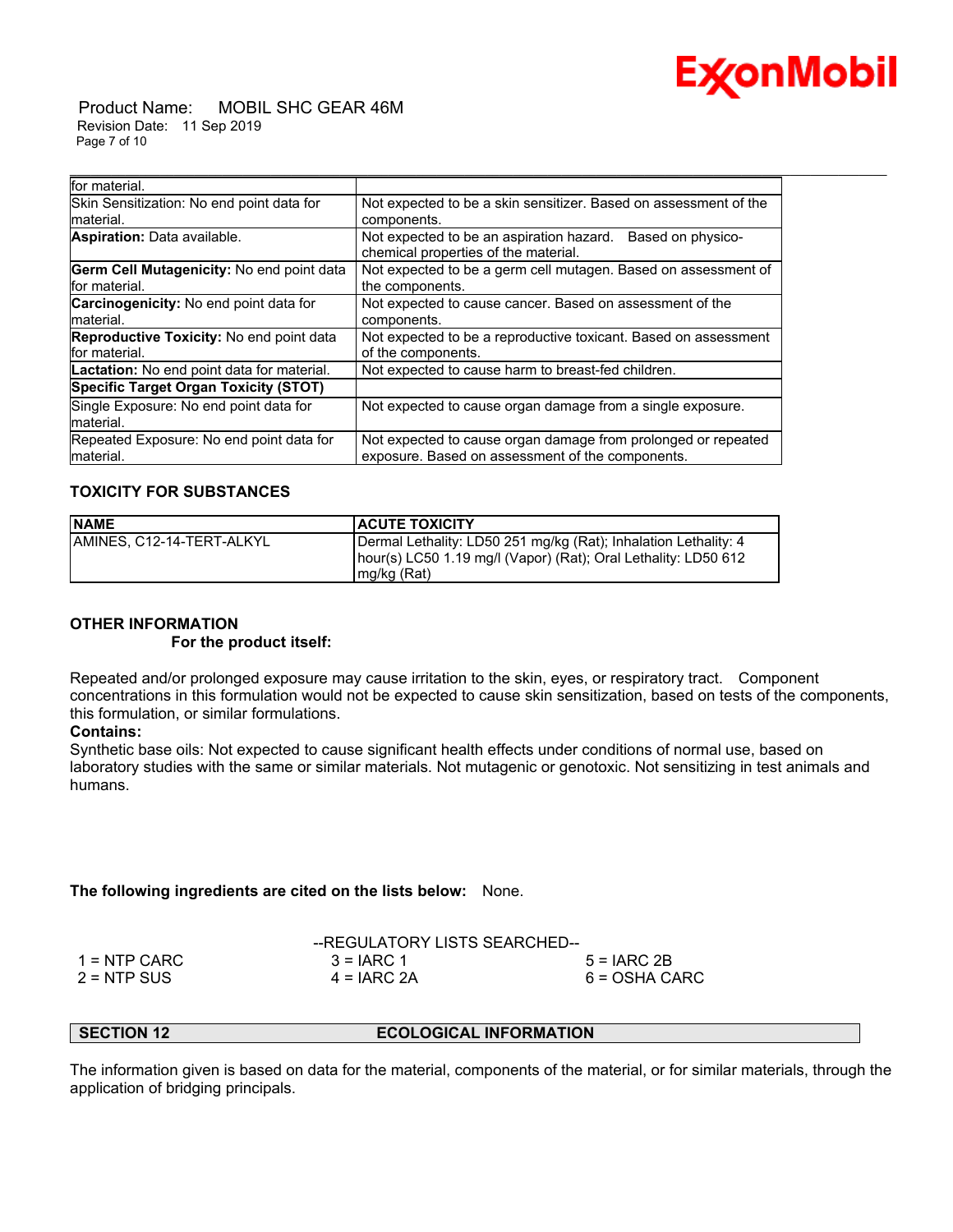

 Product Name: MOBIL SHC GEAR 46M Revision Date: 11 Sep 2019 Page 8 of 10

#### **ECOTOXICITY**

Material -- Not expected to be harmful to aquatic organisms.

#### **MOBILITY**

 Base oil component -- Low solubility and floats and is expected to migrate from water to the land. Expected to partition to sediment and wastewater solids.

\_\_\_\_\_\_\_\_\_\_\_\_\_\_\_\_\_\_\_\_\_\_\_\_\_\_\_\_\_\_\_\_\_\_\_\_\_\_\_\_\_\_\_\_\_\_\_\_\_\_\_\_\_\_\_\_\_\_\_\_\_\_\_\_\_\_\_\_\_\_\_\_\_\_\_\_\_\_\_\_\_\_\_\_\_\_\_\_\_\_\_\_\_\_\_\_\_\_\_\_\_\_\_\_\_\_\_\_\_\_\_\_\_\_\_\_\_\_

#### **SECTION 13 DISPOSAL CONSIDERATIONS**

Disposal recommendations based on material as supplied. Disposal must be in accordance with current applicable laws and regulations, and material characteristics at time of disposal.

#### **DISPOSAL RECOMMENDATIONS**

 Product is suitable for burning in an enclosed controlled burner for fuel value or disposal by supervised incineration at very high temperatures to prevent formation of undesirable combustion products. Protect the environment. Dispose of used oil at designated sites. Minimize skin contact. Do not mix used oils with solvents, brake fluids or coolants.

#### **REGULATORY DISPOSAL INFORMATION**

 RCRA Information: The unused product, in our opinion, is not specifically listed by the EPA as a hazardous waste (40 CFR, Part 261D), nor is it formulated to contain materials which are listed as hazardous wastes. It does not exhibit the hazardous characteristics of ignitability, corrositivity or reactivity and is not formulated with contaminants as determined by the Toxicity Characteristic Leaching Procedure (TCLP). However, used product may be regulated.

**Empty Container Warning** Empty Container Warning (where applicable): Empty containers may contain residue and can be dangerous. Do not attempt to refill or clean containers without proper instructions. Empty drums should be completely drained and safely stored until appropriately reconditioned or disposed. Empty containers should be taken for recycling, recovery, or disposal through suitably qualified or licensed contractor and in accordance with governmental regulations. DO NOT PRESSURISE, CUT, WELD, BRAZE, SOLDER, DRILL, GRIND, OR EXPOSE SUCH CONTAINERS TO HEAT, FLAME, SPARKS, STATIC ELECTRICITY, OR OTHER SOURCES OF IGNITION. THEY MAY EXPLODE AND CAUSE INJURY OR DEATH.

## **SECTION 14 TRANSPORT INFORMATION**

- **LAND (DOT):** Not Regulated for Land Transport
- **LAND (TDG):** Not Regulated for Land Transport
- **SEA (IMDG):** Not Regulated for Sea Transport according to IMDG-Code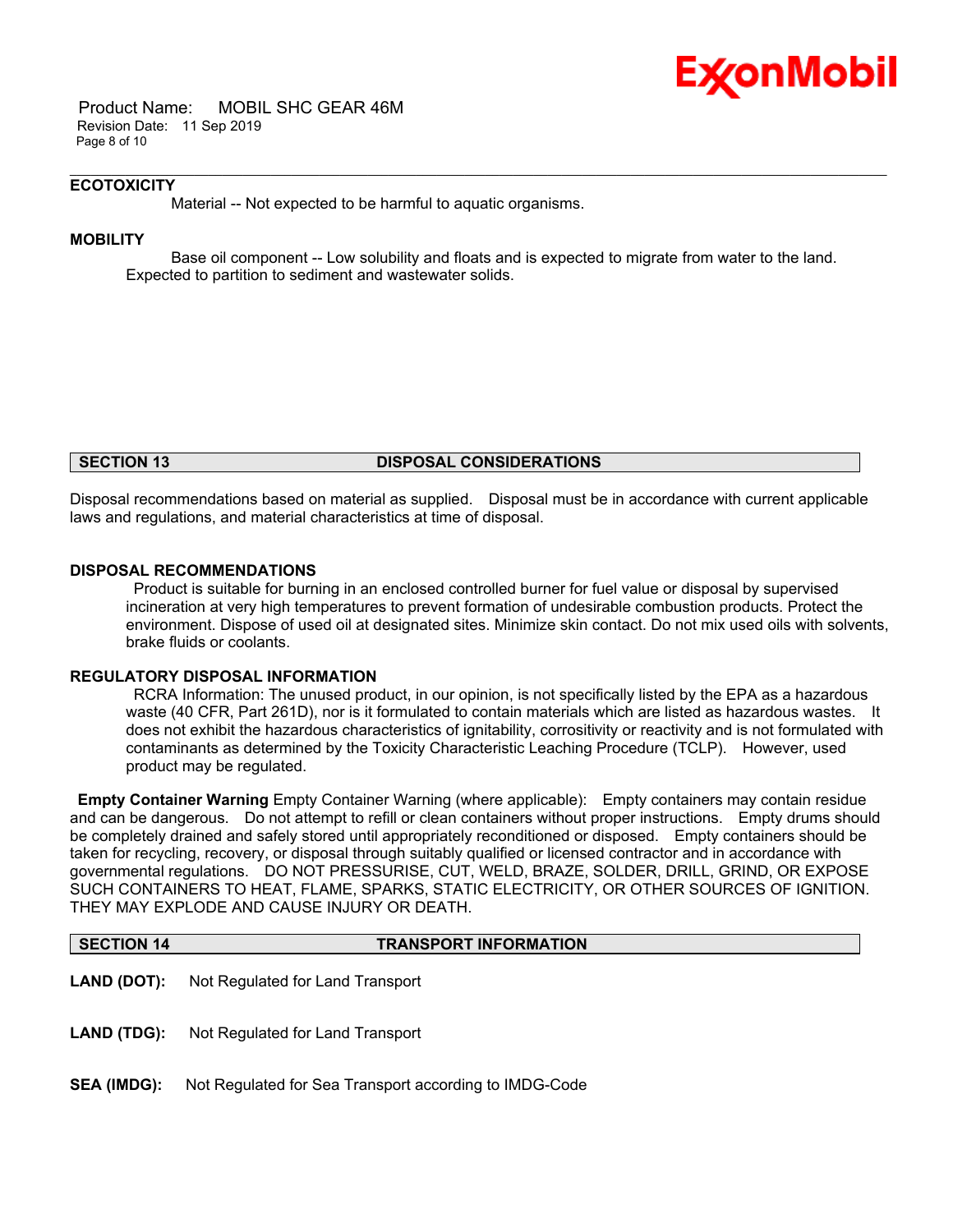

 Product Name: MOBIL SHC GEAR 46M Revision Date: 11 Sep 2019 Page 9 of 10

#### **Marine Pollutant:** No

**AIR (IATA):** Not Regulated for Air Transport

#### **SECTION 15 REGULATORY INFORMATION**

\_\_\_\_\_\_\_\_\_\_\_\_\_\_\_\_\_\_\_\_\_\_\_\_\_\_\_\_\_\_\_\_\_\_\_\_\_\_\_\_\_\_\_\_\_\_\_\_\_\_\_\_\_\_\_\_\_\_\_\_\_\_\_\_\_\_\_\_\_\_\_\_\_\_\_\_\_\_\_\_\_\_\_\_\_\_\_\_\_\_\_\_\_\_\_\_\_\_\_\_\_\_\_\_\_\_\_\_\_\_\_\_\_\_\_\_\_\_

**OSHA HAZARD COMMUNICATION STANDARD:** This material is not considered hazardous in accordance with OSHA HazCom 2012, 29 CFR 1910.1200.

**Listed or exempt from listing/notification on the following chemical inventories:** AICS, DSL, ENCS, IECSC, ISHL, KECI, PICCS, TCSI, TSCA

**SARA 302:** No chemicals in this material are subject to the reporting requirements of SARA Title III, Section 302

#### **SARA (311/312) REPORTABLE GHS HAZARD CLASSES:** None.

**SARA (313) TOXIC RELEASE INVENTORY:** This material contains no chemicals subject to the supplier notification requirements of the SARA 313 Toxic Release Program.

**The following ingredients are cited on the lists below:** None.

|                 | --REGULATORY LISTS SEARCHED-- |                     |               |  |
|-----------------|-------------------------------|---------------------|---------------|--|
| $1 = ACGIH ALL$ | $6 = TSCA 5a2$                | $11 = CA$ P65 REPRO | $16$ = MN RTK |  |
| $2 = ACGIH A1$  | $7 = TSCA5e$                  | $12 = CA RTK$       | $17 = NJ RTK$ |  |
| $3 = ACGIH A2$  | $8 = TSCA6$                   | $13 = IL$ RTK       | $18 = PA RTK$ |  |
| $4 = OSHA Z$    | $9 = TSCA 12b$                | $14 = LA RTK$       | 19 = RI RTK   |  |
| $5 = TSCA4$     | $10$ = CA P65 CARC            | $15 = M1 293$       |               |  |

Code key: CARC=Carcinogen; REPRO=Reproductive

#### **SECTION 16 OTHER INFORMATION**

 $N/D$  = Not determined,  $N/A$  = Not applicable

## **KEY TO THE H-CODES CONTAINED IN SECTION 3 OF THIS DOCUMENT (for information only):**

H302: Harmful if swallowed; Acute Tox Oral, Cat 4

H304: May be fatal if swallowed and enters airways; Aspiration, Cat 1

H311: Toxic in contact with skin; Acute Tox Dermal, Cat 3

H314(1B): Causes severe skin burns and eye damage; Skin Corr/Irritation, Cat 1B